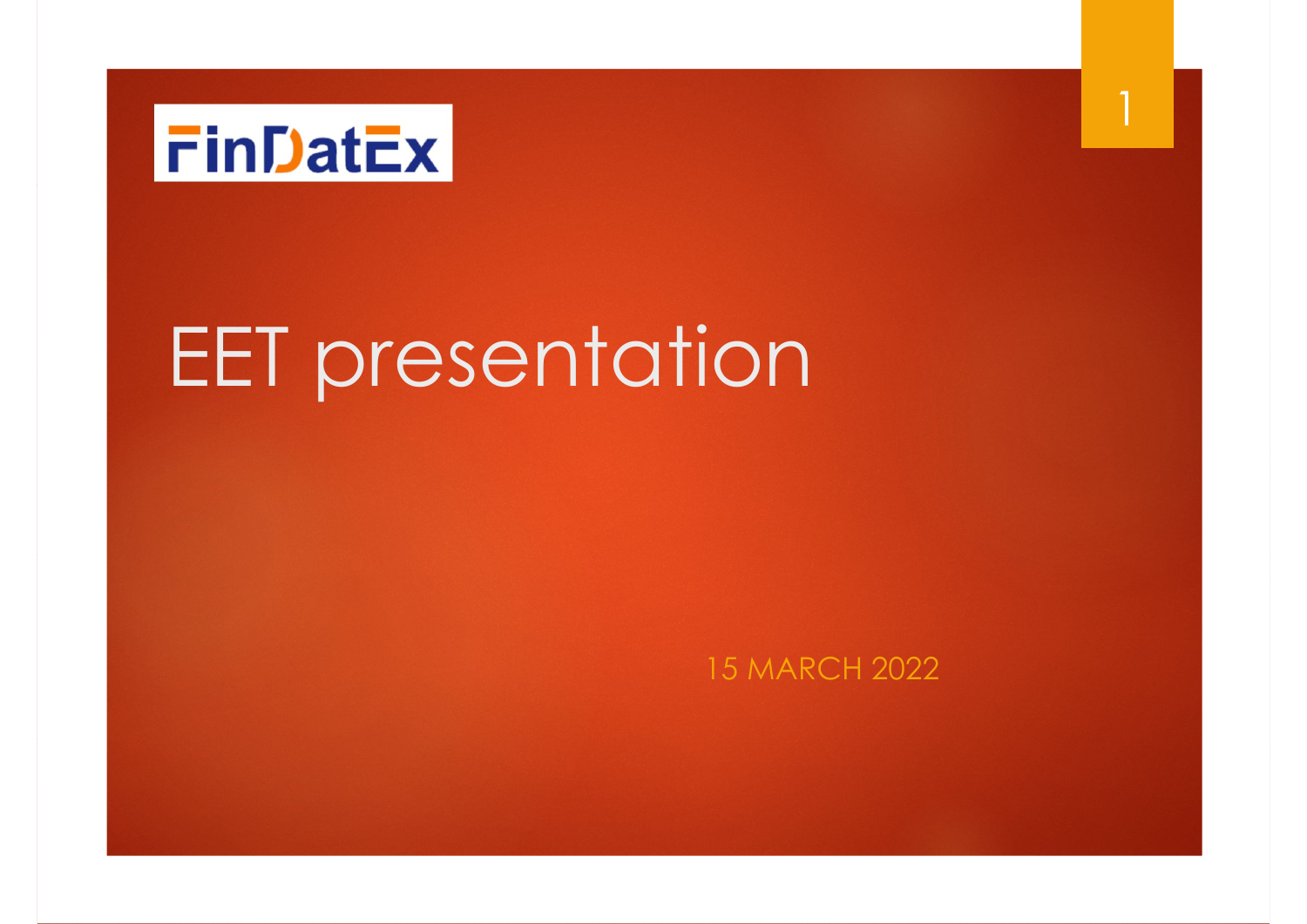# EET objectives

Exchange of **machine readable ESG data** in relation to financial products in order to:

• Allow **distributors and intermediaries** to fulfill their own requirements under **SFDR** and **MiFID2**

 $\mathcal{P}$ 

- Allow **insurers** to fulfill their own requirements under **SFDR** and **IDD**
- Allow **manufacturers** using underlying funds/financial products/structured products (Fund of Funds, Multi-Option Products, mandates…) to fulfill their own **SFDR** reporting requirements at products and entity level ( PAI statement)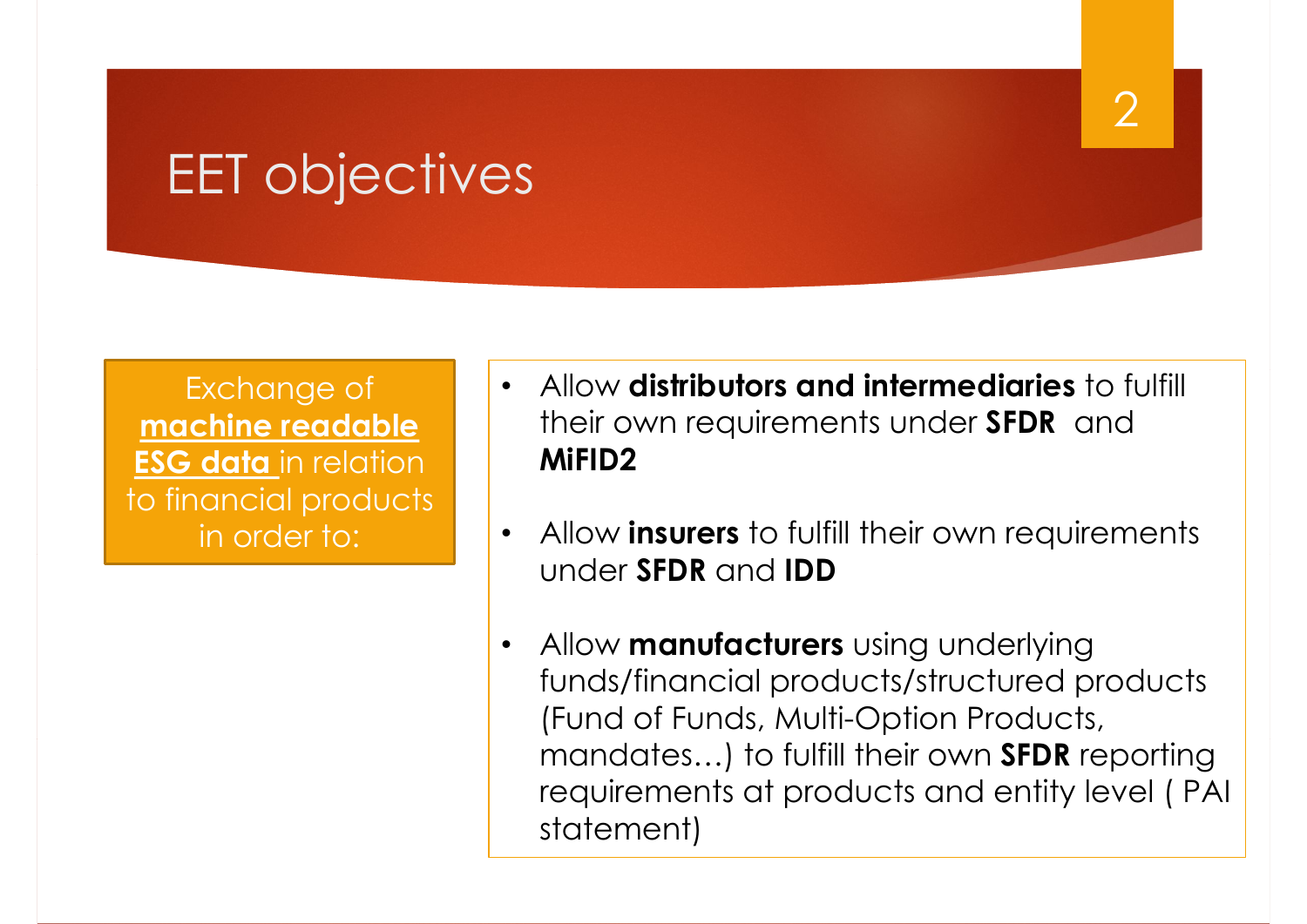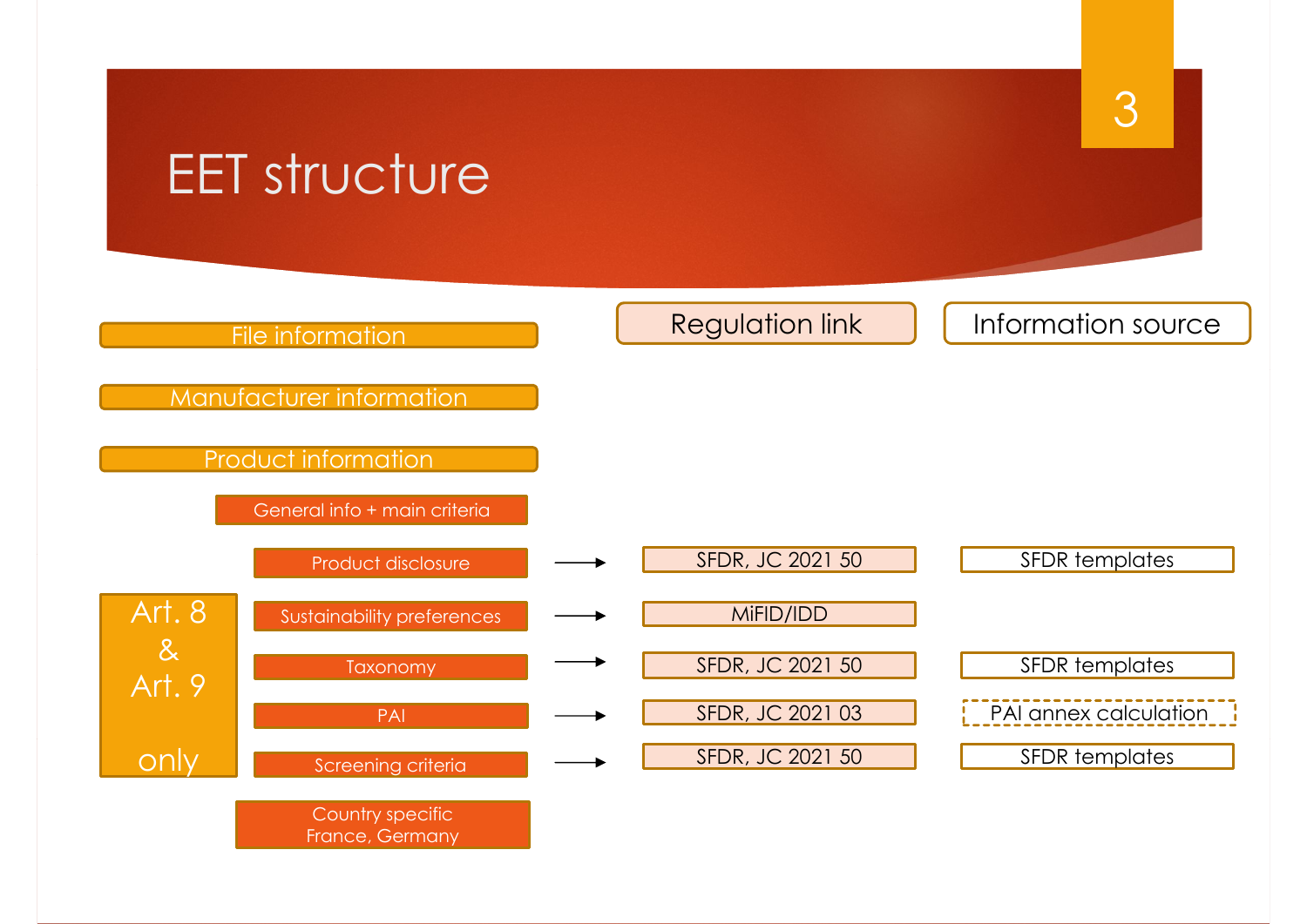## Product disclosure – Link with SFDR templates questions

4

|                                                      | Product disclosure                   | Link to the precontractual/periodic templates                                                                      |  |  |
|------------------------------------------------------|--------------------------------------|--------------------------------------------------------------------------------------------------------------------|--|--|
|                                                      | Scoping                              | Scoping questions at the top of SFDR template<br>("Does this product have a sustainable investment objective"?)    |  |  |
| Data fields<br>based on<br>latest draft<br>templates | <b>ESG thematic investing</b>        | "What investment strategy does this financial product follow"?                                                     |  |  |
|                                                      | Engagement coverage                  | "What actions have been taken to meet the environmental or<br>social characteristics during the reference period?" |  |  |
| (JC 2021<br>50)                                      | <b>Benchmark</b>                     | "Is a specific index designated as a reference benchmark""                                                         |  |  |
|                                                      | Min. (planned) asset<br>allocation   | "What is the asset allocation planned?" (Precontractual)                                                           |  |  |
|                                                      | Last reported asset<br>allocation    | "What was the asset allocation?" (Periodic reporting)                                                              |  |  |
|                                                      | Art. 9 supplement                    | "Does this Financial Instrument have the objective of reduction in<br>carbon emission"?                            |  |  |
|                                                      | <b>Taxonomy alignment</b><br>details | "To what extent are the sustainable investments with<br>environmental objectives aligned with the Taxonomy?"       |  |  |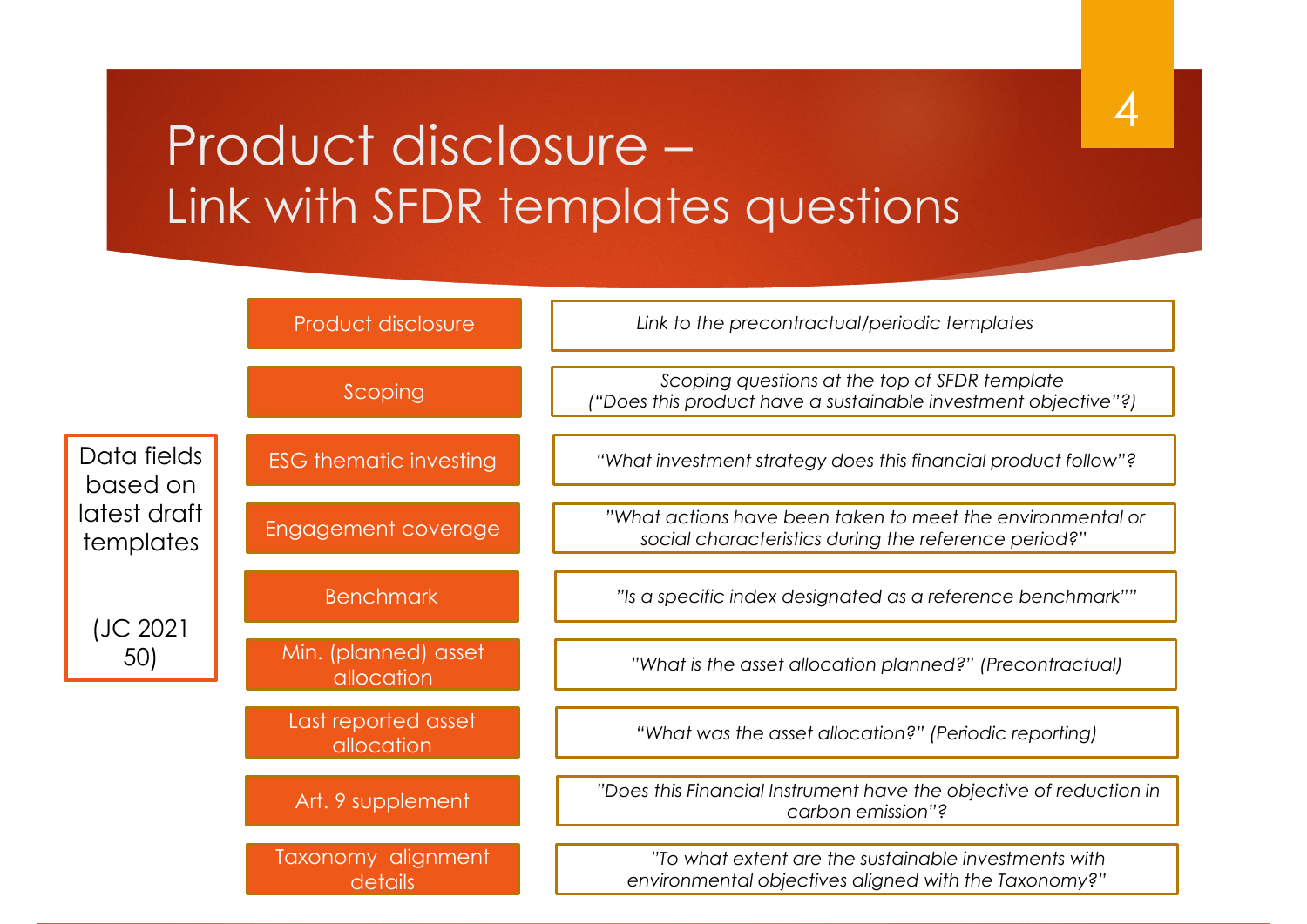### Principal Adverse Impacts (PAI)

#### PAI currently defined in JC 2021 03 Annex 1 (64 indicators)

| <b>Investment in investee companies</b>            |              |  |                            |               |  |  |  |
|----------------------------------------------------|--------------|--|----------------------------|---------------|--|--|--|
| <b>Mandatory indicators</b>                        |              |  | <b>Optional indicators</b> |               |  |  |  |
| Environmental                                      | 9 indicators |  | <b>Environmental</b>       | 16 indicators |  |  |  |
| <b>Social</b>                                      | 5 indicators |  | Social                     | 17 indicators |  |  |  |
|                                                    |              |  |                            |               |  |  |  |
| <b>Investment in sovereigns and supranationals</b> |              |  |                            |               |  |  |  |
| <b>Mandatory indicators</b>                        |              |  | <b>Optional indicators</b> |               |  |  |  |
| <b>Environmental</b>                               | 1 indicator  |  | <b>Environmental</b>       | 1 indicator   |  |  |  |
| <b>Social</b>                                      | 1 indicator  |  | Social                     | 7 indicators  |  |  |  |
|                                                    |              |  |                            |               |  |  |  |
| Investment in real assets                          |              |  |                            |               |  |  |  |
| <b>Mandatory indicators</b>                        |              |  | <b>Optional indicators</b> |               |  |  |  |
| <b>Environmental</b>                               | 2 indicators |  | <b>Environmental</b>       | 5 indicators  |  |  |  |
| <b>Social</b>                                      |              |  | <b>Social</b>              |               |  |  |  |

 $M$ anufacturers subject *to PAI statement disclosure required to disclose mandatory PAI + 2 optional*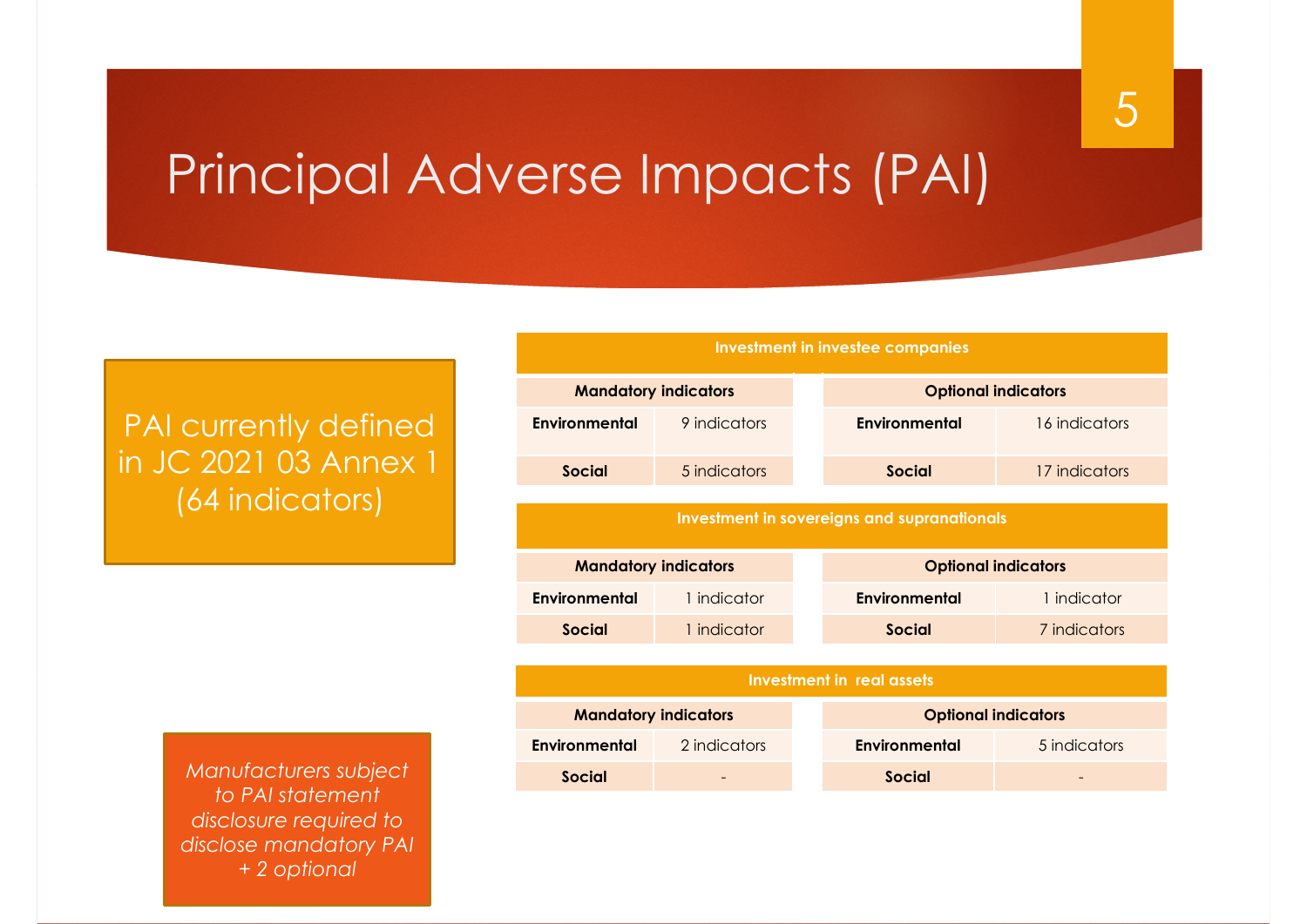### PAI



6

\* Optional data that enable aggregation by identifying the percentage of the portfolio to which the indicator relates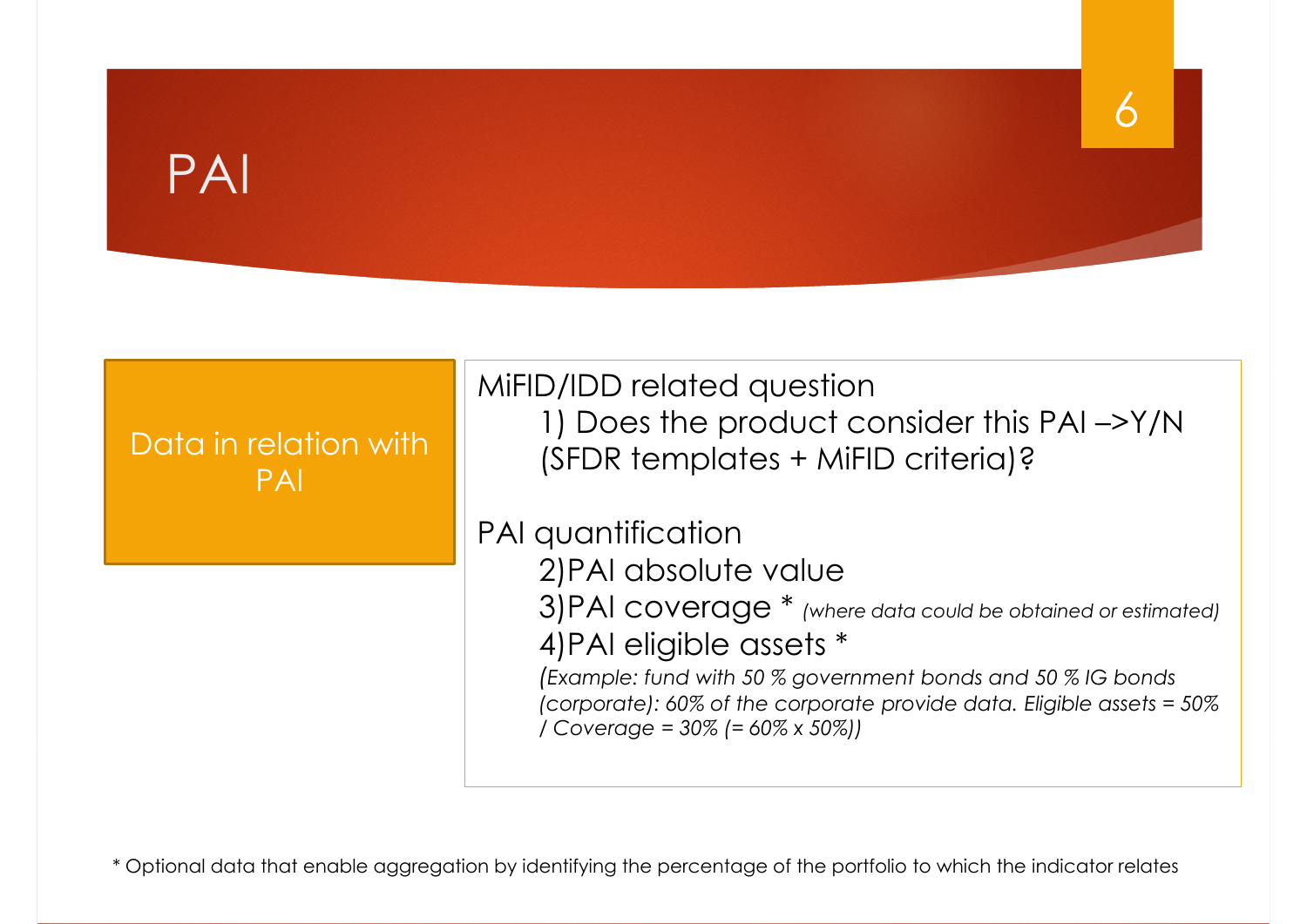### *"What investment strategy does this financial product follow"?*

#### Screening criteria

#### Product disclosure

• Negative screening (all fields are optional)

7

- Sectorial
- Norm-based Sovereign
- Thematic (optional fields)
- Engagement approach (optional fields)

*SFDR templates requires a description of the investment strategy and investment process + actions undertaken (engagement) -> covered in several (optional) data points of the template*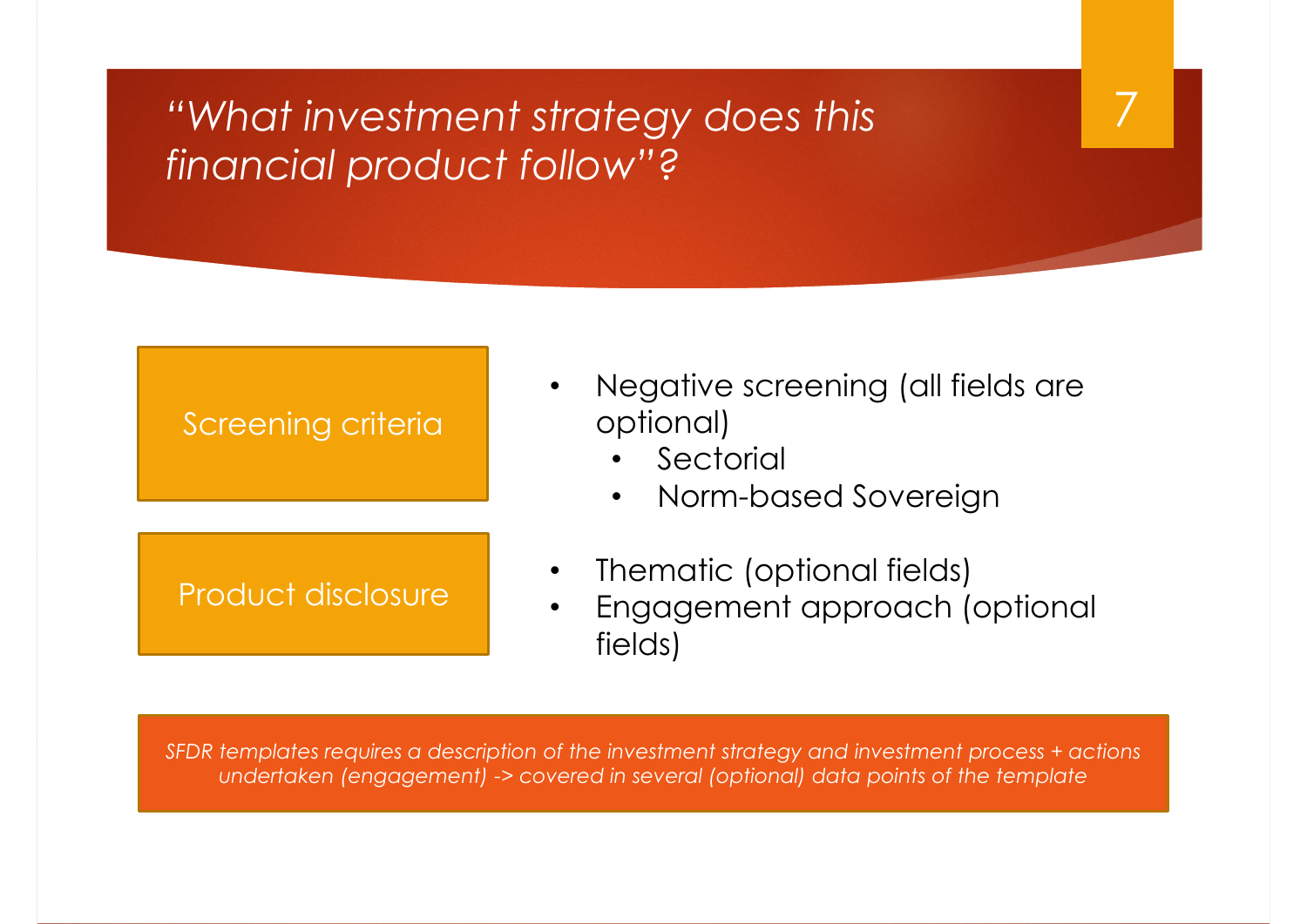### SFDR L2 postponed to January 2023 But information required for MiFID/IDD in August

8



Distributors and insurers will require key data ahead of 2023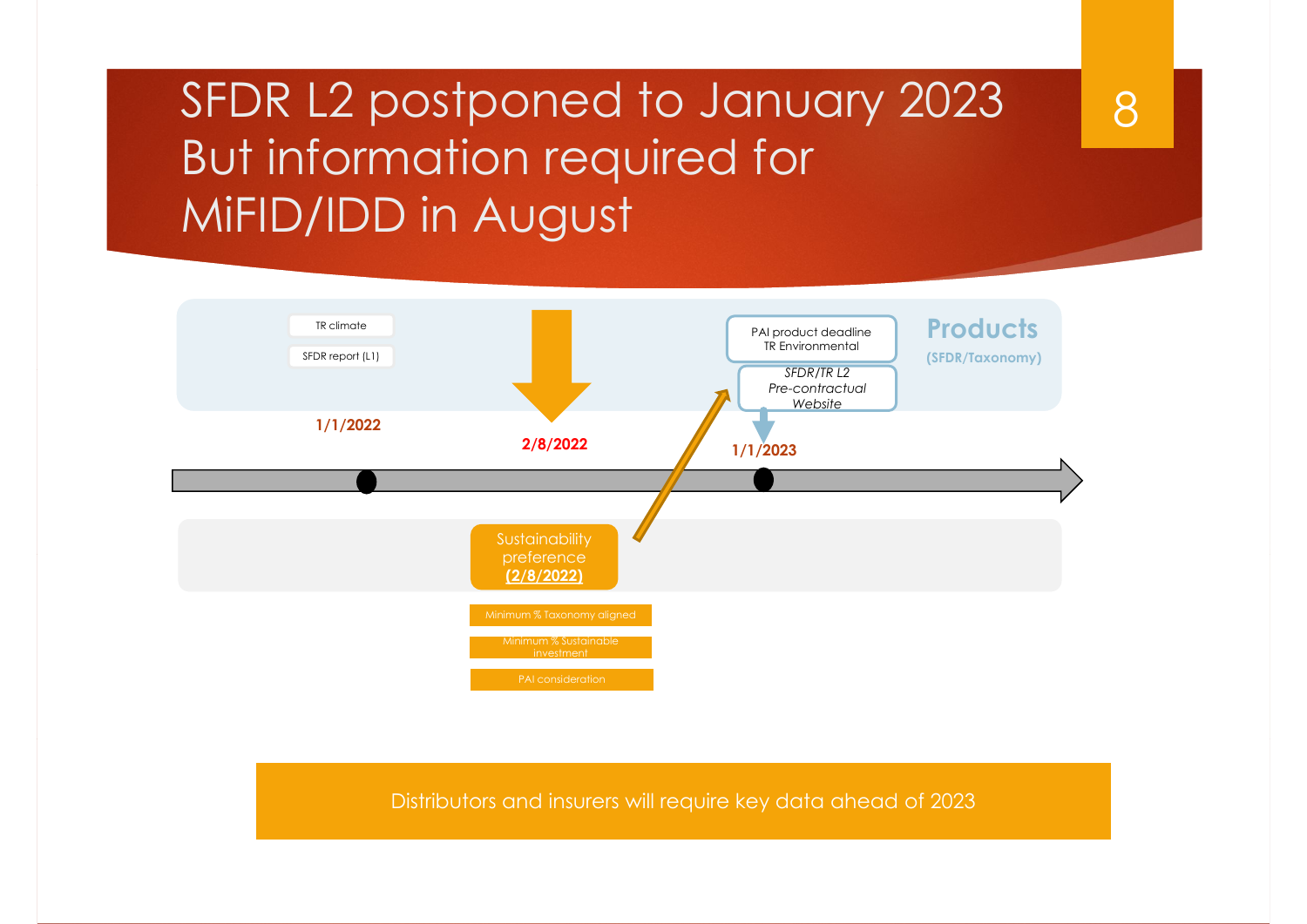In order to address MiFID/IID, a reduced version of the template to be used as from 1 June 2022



### 9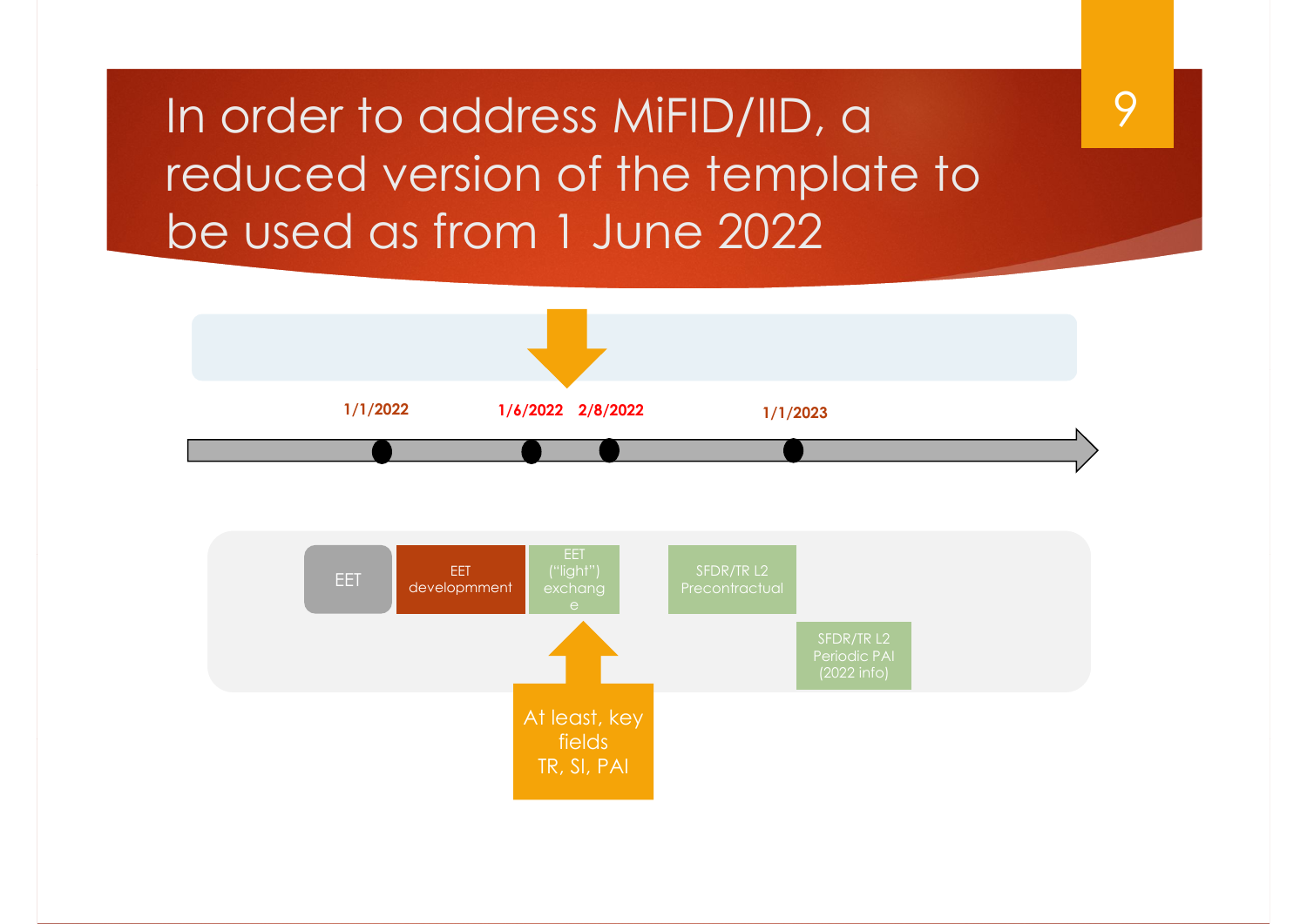

### 1 June 2022, an EET "light"…